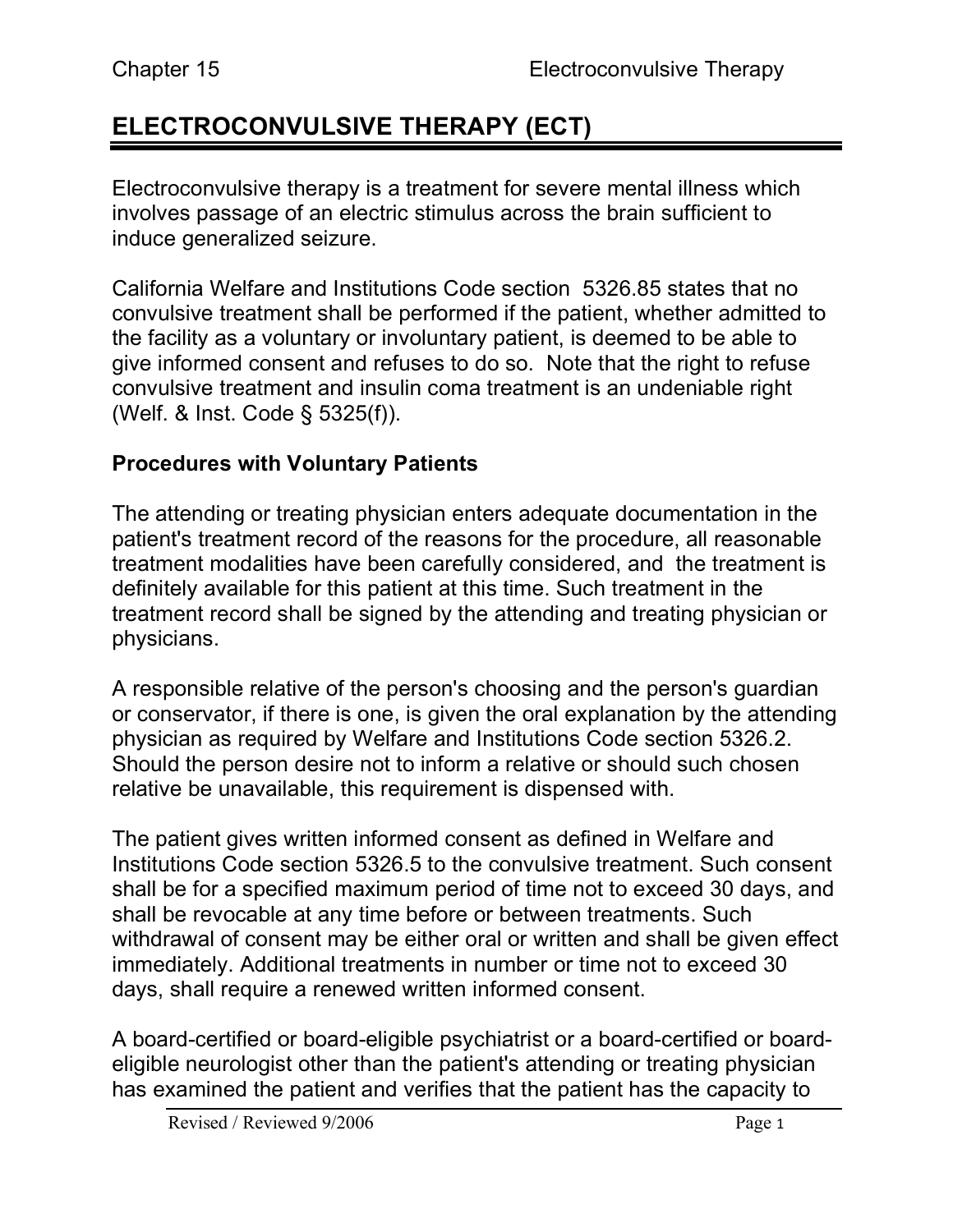give and has given written informed consent. Such verification shall be documented in the patient's treatment record and signed by the treating physician.

If the certification hasn't been obtained, then all the conditions for administration of convulsive treatment to involuntary patients (see below) must be satisfied (Welf. & Inst. Code § 5326.75).

### **Procedures With Involuntary Patients/ Conservatees**

All of the following criteria must be completed in order to perform ECT on an involuntary patient or someone on a conservatorship.

a. The attending or treating physician enters adequate documentation in the patient's treatment record of the reasons for the procedure, that all reasonable treatment modalities have been carefully considered, and that the treatment is definitely available for this patient at this time. Such treatment in the treatment record shall be signed by the attending and treating physician or physicians.

b. A review of the patient's treatment record is conducted by a committee of two physicians, at least one of whom shall have personally examined the patient. One physician shall be appointed by the facility and one shall be appointed by the local mental health director. Both shall be either boardcertified or board-eligible psychiatrists or board-certified or board-eligible neurologists. This review committee must unanimously agree with the treatment physician's determination pursuant to subdivision (a). Such agreement shall be documented in the patient's treatment record and signed by both physicians.

c. A responsible relative of the person's choosing and the person's guardian or conservator, if there is one, is given the oral explanation by the attending physician as required by Welfare and Institutions Code section 5326.2. Should the person desire not to inform a relative or should such chosen relative be unavailable, this requirement is dispensed with.

d. The patient gives written informed consent as defined in Welfare and Institutions Code section 5326.5 to the convulsive treatment. Such consent shall be for a specified maximum period of time not to exceed 30 days, and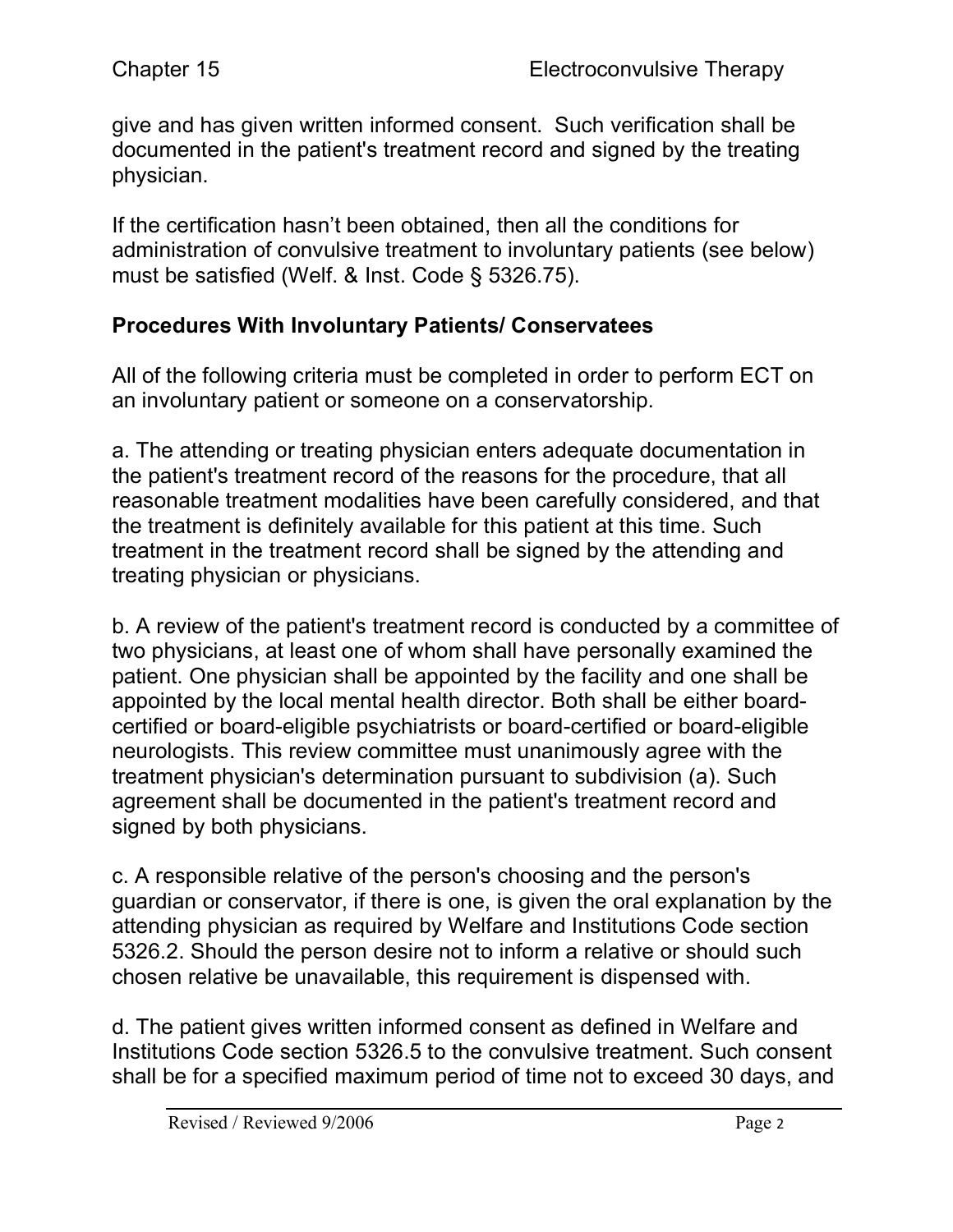shall be revocable at any time before or between treatments. Such withdrawal of consent may be either oral or written and shall be given effect immediately. Additional treatments in number or time not to exceed 30 days, shall require a renewed written informed consent.

e. The patient's attorney, or a public defender appointed by the court, agrees as to the patients' capacity or incapacity to give written informed consent.

f. If either the attending physician or the attorney believes that the patient does not have the capacity to give written informed consent, a petition shall be filed in superior court to determine the patient's capacity to give written informed consent. The court shall hold an evidentiary hearing after giving appropriate notice to the patient and within three judicial days after the petition is filed. At such hearing, the patient shall be present and represented by legal counsel. If the court deems the above mentioned attorney to have a conflict of interest, such attorney shall not represent the patient in this proceeding.

g. If the court determines that the patient does not have the capacity to give written consent, then treatment may be performed upon gaining the written informed consent as defined in Welfare and Institutions Code sections 5326.2 and 5326.5 from the responsible relative or the guardian or the conservator of the patient.

h. At any time during the course of treatment of a person who has been deemed incompetent, that person shall have the right to claim regained competency. Should he do so, the person's competency must be reevaluated. (Welf. & Inst. Code § 5326.7).

#### **Minors**

Convulsive treatment may not be performed on a minor under the age of 12 under any circumstances. Those between 12 and 16 may be treated only if

 (a) It is an emergency situation and convulsive treatment is deemed a lifesaving treatment.

 (b) This fact and the need for and appropriateness of the treatment are unanimously certified to by a review board of three board-eligible or board-certified child psychiatrists appointed by the local mental health director.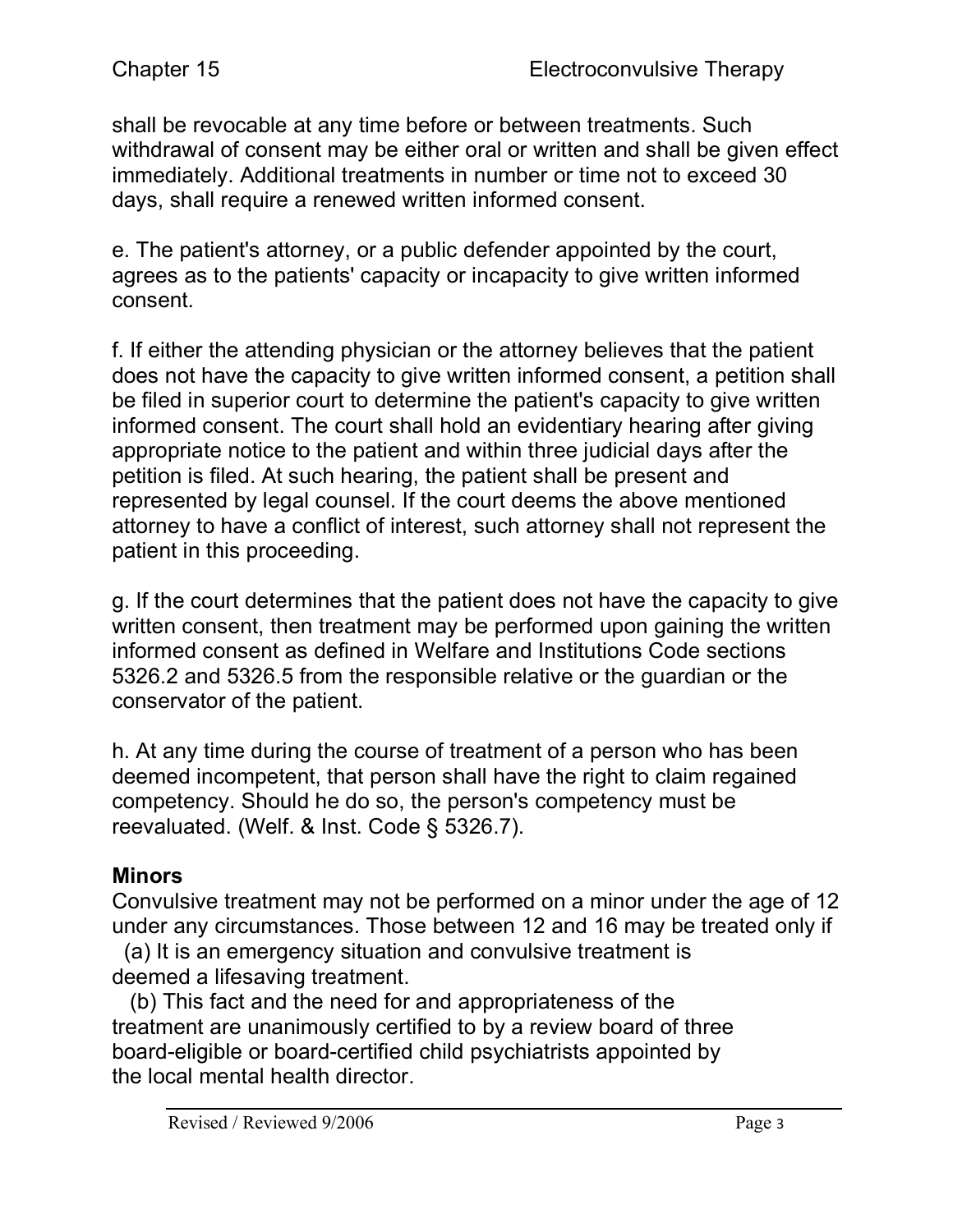(c) It is otherwise performed in full compliance with regulations promulgated by the Director of Mental Health under Section 5326.95.

 (d) It is thoroughly documented and reported immediately to the Director of Mental Health.

Persons 16 and 17 years of age shall personally have and exercise the same rights as adults regarding convulsive treatment. (Welf. & Inst. Code § 5326.8)

# **PSYCHOSURGERY**

Voluntary and involuntary patients have the undeniable right to refuse psychosurgery. Psychosurgery includes lobotomy, psychiatric surgery, and behavioral surgery and all other forms of brain surgery if the surgery is performed for the purpose of modifying or controlling thoughts, feelings, actions or behavior, or certain treatments of abnormal brain function or abnormal brain tissue (Welf. & Inst. Code § 5325(g)). Under no circumstances may psychosurgery be performed on a person under 18 years of age. (9 C.C.R. § 845(a)).

Psychosurgery, wherever administered, may be performed only if:

- The patient gives written informed consent to the psychosurgery.
- A responsible relative of the person's choosing and with the
- person's consent, and the guardian or conservator if there is one,
- has read the standard consent form as defined in Section 5326.4 and
- has been given by the treating physician the information required in
- Section 5326.2. Should the person desire not to inform a relative or should such chosen relative be unavailable this requirement is dispensed with.
- The attending physician gives adequate documentation entered in the patient's treatment record of the reasons for the procedure, that all other appropriate treatment modalities have been exhausted and that this mode of treatment is definitely indicated and is the least drastic alternative available for the treatment of the patient at the time. Such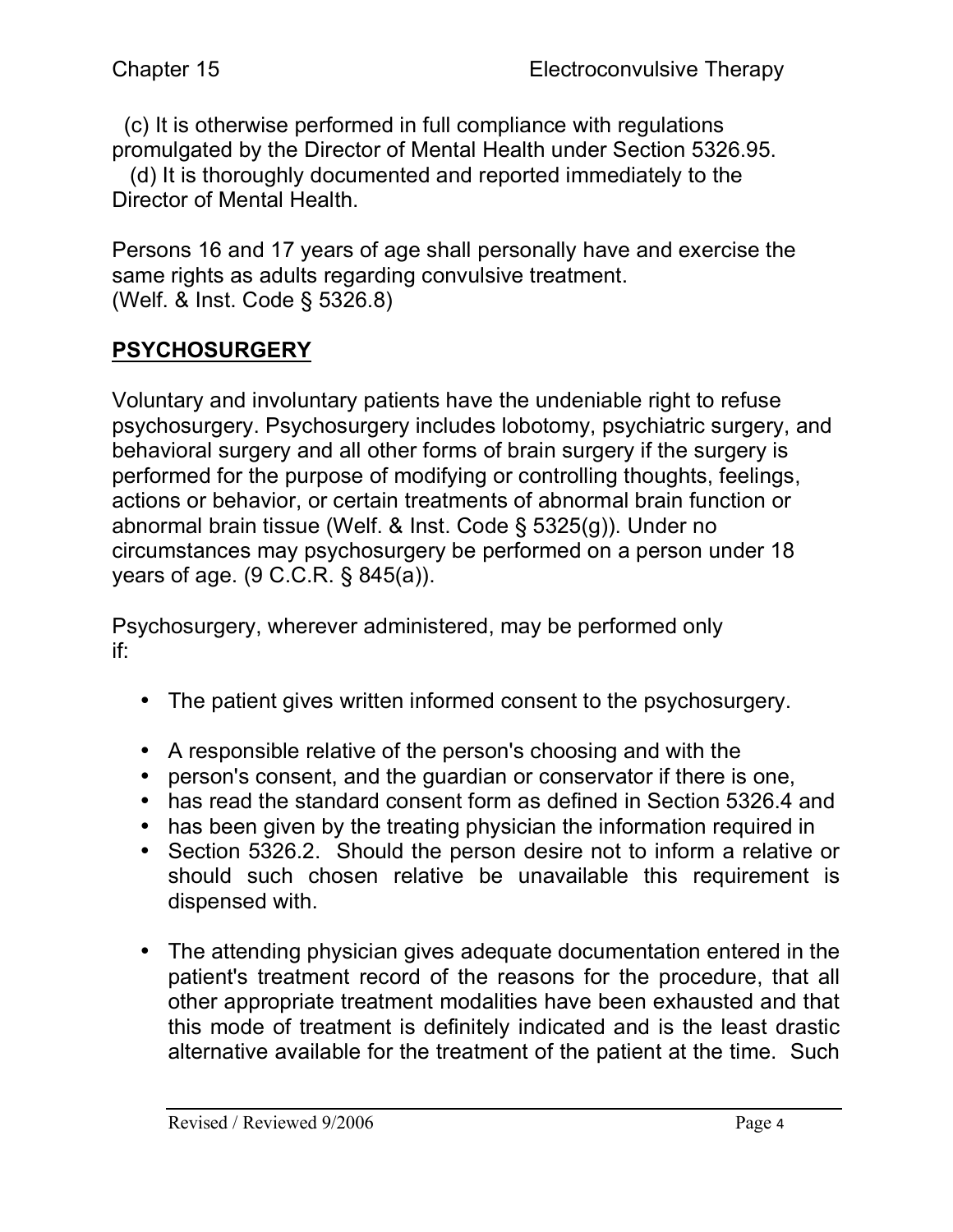statement in the treatment record shall be signed by the attending and treatment physician or physicians.

- Three physicians, one appointed by the facility and two appointed by the local mental health director, two of whom shall be either boardcertified or eligible psychiatrists or board-certified or
- eligible neurosurgeons, have personally examined the patient and unanimously agree with the attending physicians' determinations pursuant to subdivision (c) and agree that the patient has the capacity to give informed consent. Such agreement shall be documented in the patient's treatment record and signed by each such physician.
- Psychosurgery shall in no case be performed for at least 72 hours following the patient's written consent.
- Under no circumstances shall psychosurgery be performed on a minor.
- Withdrawal of consent may be either oral or written and shall be given effect immediately.
- Refusal of consent to undergo a psychosurgery shall be entered in the patient's treatment record. (Cal. Welf. & Inst. Code § 5326.6)

### **THE ROLE OF THE PATIENTS' RIGHTS ADVOCATE**

#### **Education**

An important role of the Patients' Rights Advocate is to assist patients in obtaining adequate information regarding a proposed treatment. Advocates should promote and assist patients to ask their doctors or nursing staff questions regarding their condition and any proposed treatment.

Examples of questions patients should ask include:

- What is the diagnosis of my condition? Please explain what that means.
- What kinds of treatment, other than medication, could be used for this condition?
- What kind of medication are you prescribing?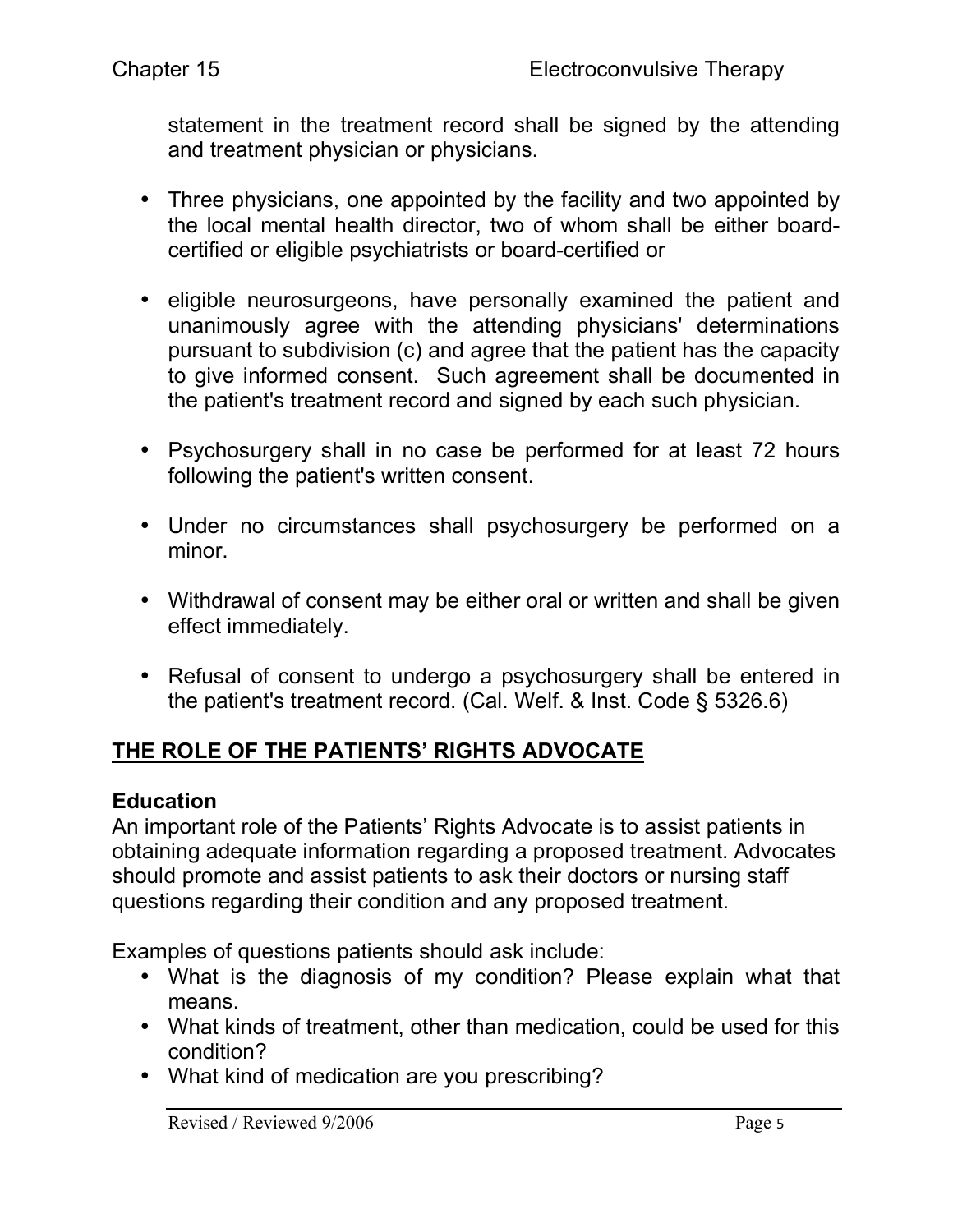- What other kinds of medication could be prescribed for my condition?
- Why are you prescribing this medication rather than others?
- How much medication are you prescribing?
- Why are you prescribing at this dosage?
- Is this the normal dosage?
- What are the common side effects of this medication? What are other possible side effects?
- What is the likelihood of improvement with the medication?
- What is the likelihood of improvement without the medication?
- What will happen to me if I do not take the medication? What will the symptoms be?

## **Gathering Evidence Of Capacity**

Patients' Rights Advocates have an important role to play in identifying evidence of capacity. Advocates should emphasize that in order to be considered to have capacity, a person need not be "rational" regarding every aspect of life. For instance, someone who "hears voices" may be perfectly capable of making a decision regarding medical or psychiatric treatment. If a person has a number of reasons, some of which are considered "rational", others not considered "rational", the person's decision may still be the product of a competent decision relying on some rational basis for decision-making.

Statements from care givers (doctors, therapists, social service workers, etc) that the individual understands their current circumstances, nature of the decision to be made, and considered various alternatives and their benefits and disadvantages, is persuasive that a decision regarding treatment is valid. Specific examples of behavior indicating that the individual is capable of making rational, reasoned decisions and showing the person's rational reasons for making a particular decision regarding treatment are also valuable.

### **Facility-Monitoring**

Advocates should monitor the facility's compliance with the patients' right to informed consent and the right to refuse medication. Advocates should encourage facilities to make continuing and successive efforts to obtain the informed consent of the patients prior to filing a petition for a capacity hearing. However, although doctors may urge medication, they may not